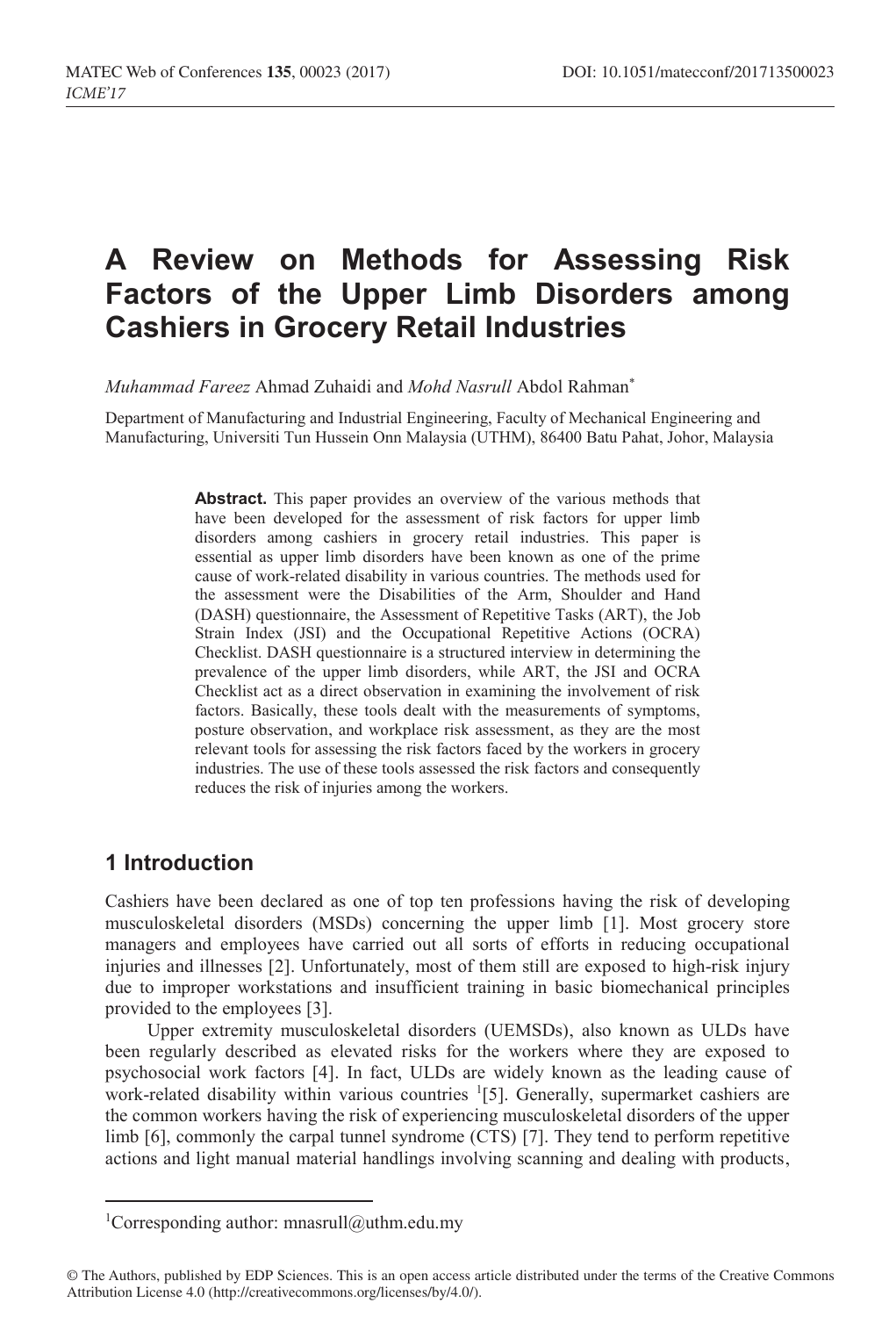where these actions are reported as a risk factors contributed to the upper limb musculoskeletal disorders [8]. These include body posture and movements (sitting, standing, lifting, pulling, and pushing) and environmental factors (noise, lighting, temperature, and humidity) [9]. Besides that, repetition, overload, awkward positions or the combination of any of these are also some factors that contributed to the disease [10]. Other than grocery industries, workers in mould manufacturing industries also are highly exposed to upper limb disorders due to similar risk factors such as repetitive movements, uncomfortable work postures and excessive work without breaks [11]. The same applies for workers dealing with wall plastering job in construction industry [12].

There were various methods used for the assessment of risk factors for the upper limb disorders. The Disabilities of the Arm, Shoulder and Hand (DASH) questionnaire [13] acts as a structured interview in determining the prevalence of ULDs. On the contrary, the Assessment of Repetitive Tasks (ART) [14], Job Strain Index (JSI) [15] and Occupational Repetitive Actions (OCRA) Checklist [16] act as a direct observation in examining the involvement of risk factors. The objective of this research is to review the methods used in assessing risk factors for the upper limb disorders among cashiers in grocery retail industries.

## **2 Methods used in assessing risk factors for upper limb disorders among cashiers in grocery retail industries**

In this paper, the questionnaire and tools used in assessing risk factors among cashiers in grocery retail industries were discussed. The usage of these methods is important to assess the risk factors for the upper limb disorders. The tools dealt with the measurement of symptoms, posture observation, and workplace risk assessment. These tools are beneficial in obtaining crucial surveillance data for the management to determine the disorders and reducing risk injury in a workplace. The relevant questionnaire and tools in the context of grocery industries are discussed.

#### **2.1 The Disabilities of the Arm, Shoulder and Hand (DASH) questionnaire**

The Disabilities of the Arm, Shoulder and Hand (DASH) Questionnaire is an upper extremity specific outcome measurement that has been introduced back in 1996 by the American Academy of Orthopedic Surgeons in collaboration with other certain organisations [13]. Basically, DASH is a self-report questionnaire aimed to measure physical function and symptoms in subjects with any musculoskeletal disorders of the upper limb.

DASH Questionnaire has additional optional modules. These modules were used to measure symptoms and functions among athletes, artists, and workers who require a high level of function. The module inquires about the impact of the arm, shoulder, and hand problems on the ability to perform tasks during work. Another additional optional module was the sports/art module. The module inquires about the impact of the arm, shoulder, and hand problems on activities such as playing musical instruments or doing sports, or both. The questionnaire in the additional optional module is the same as DASH Questionnaire having five different responses. The scale score was calculated ranging from 0 (no difficulty) to 100 (unable).

The DASH was separated into two sections, the disability/symptom questions which consist of 30 items, the optional work module and performance sport/music module, each consists of 4 items. The values from the completed response were summed and averaged to produce a score out of five. These values were converted according to Equation 1, to be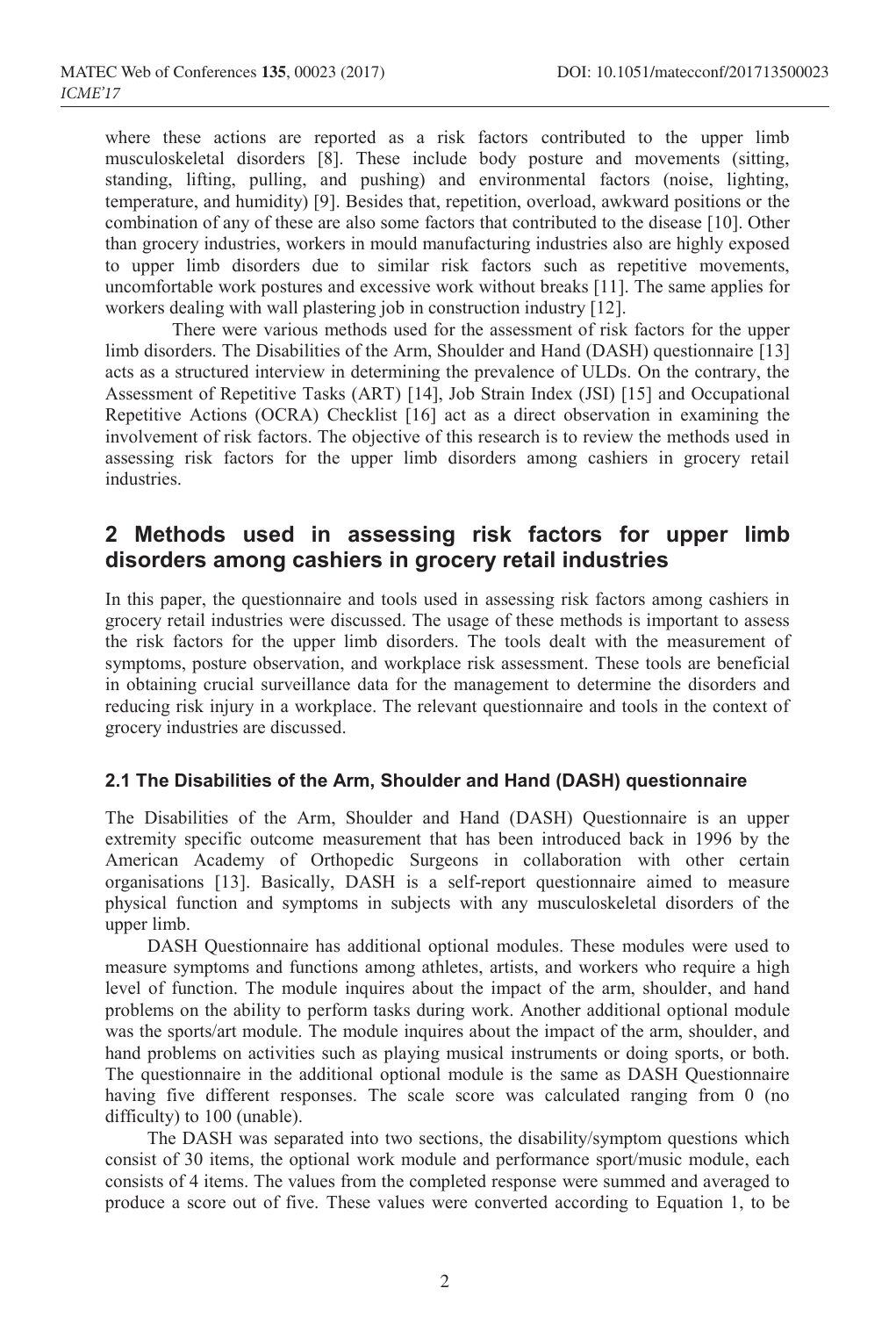compared to other measurement scaled on 0 to 100. The higher the score the greater the disability.

DASH Disability Score =  $[(Sum of response)-1]/(n (where n is the number of$  (1) completed response)) x 25

#### **2.2 Assessment of Repetitive Tasks (ART)**

The Assessment of Repetitive Tasks (ART) was developed by Health and Safety Executive in the United Kingdom back in 2009. ART tool was developed to assess risk on tasks that require repetitive movements of the upper limbs [14].

ART tool was developed based on the Manual Handling Assessment Charts [17] which uses a logical flowchart process and 'traffic light' system to grade the risks. The ART tool was composed of some factors in assessing the repetitive movements of the upper limbs. These factors consist of four stages, namely frequency and repetition of movements (A), force (B), awkward postures (C), and additional factors (D). The duration stated in additional factors represents the duration of the task performed by the worker. The duration of the task was used to determine the duration multiplier.

| <b>Duration Multiplier</b> |  |
|----------------------------|--|
| $\times 0.5$               |  |
| x 0.75                     |  |
| x <sub>1</sub>             |  |
| $x \mid 5$                 |  |
|                            |  |

**Table 1.** Duration Multiplier of the Duration Task [14]

In order to calculate the task score, the scores of all factors from Stage A to D was added. The task score was then multiplied by duration multiplier. Finally, the exposure score was determined. Low exposure level should consider each individual circumstance if the score recorded was in the range of 0 to 11. On the other hand, medium requires further investigation if the score recorded was in the range of 12 to 21. Lastly, further investigation is required for high exposure level if the score recorded was above 22.

$$
Task Score=A+B+C+D
$$
 (2)

Task Score x Duration Multiplier = Exposure Score (3)

**Table 2.** Exposure level for ART risk factors [14]

| <b>Exposure Score</b> | <b>Exposure Level</b> |                                         |  |
|-----------------------|-----------------------|-----------------------------------------|--|
| $0 - 11$              | Low                   | Consider individual circumstances       |  |
| $12 - 21$             | Medium                | Further investigation required          |  |
| 22 or more            | High                  | Further investigation required urgently |  |

#### **2.3 Job Strain Index (JSI)**

In 1995, the Job Strain Index (JSI) was developed by J. Steven Moore and Arun Garg. This tool was developed to analyse the single task jobs in which there are similar motions or only one repeated motion with the same effort level needed throughout the task [15]. The JSI needs both the qualitative and quantitative measurements of six variables, namely intensity of exertion (IE), duration of exertion per cycle (DE), efforts per minute (EM), hand/wrist posture (HWP), speed of work (SW), and duration of task per day (DD) [18]. Duration of exertion per cycle, efforts per minute and duration of task per day are the three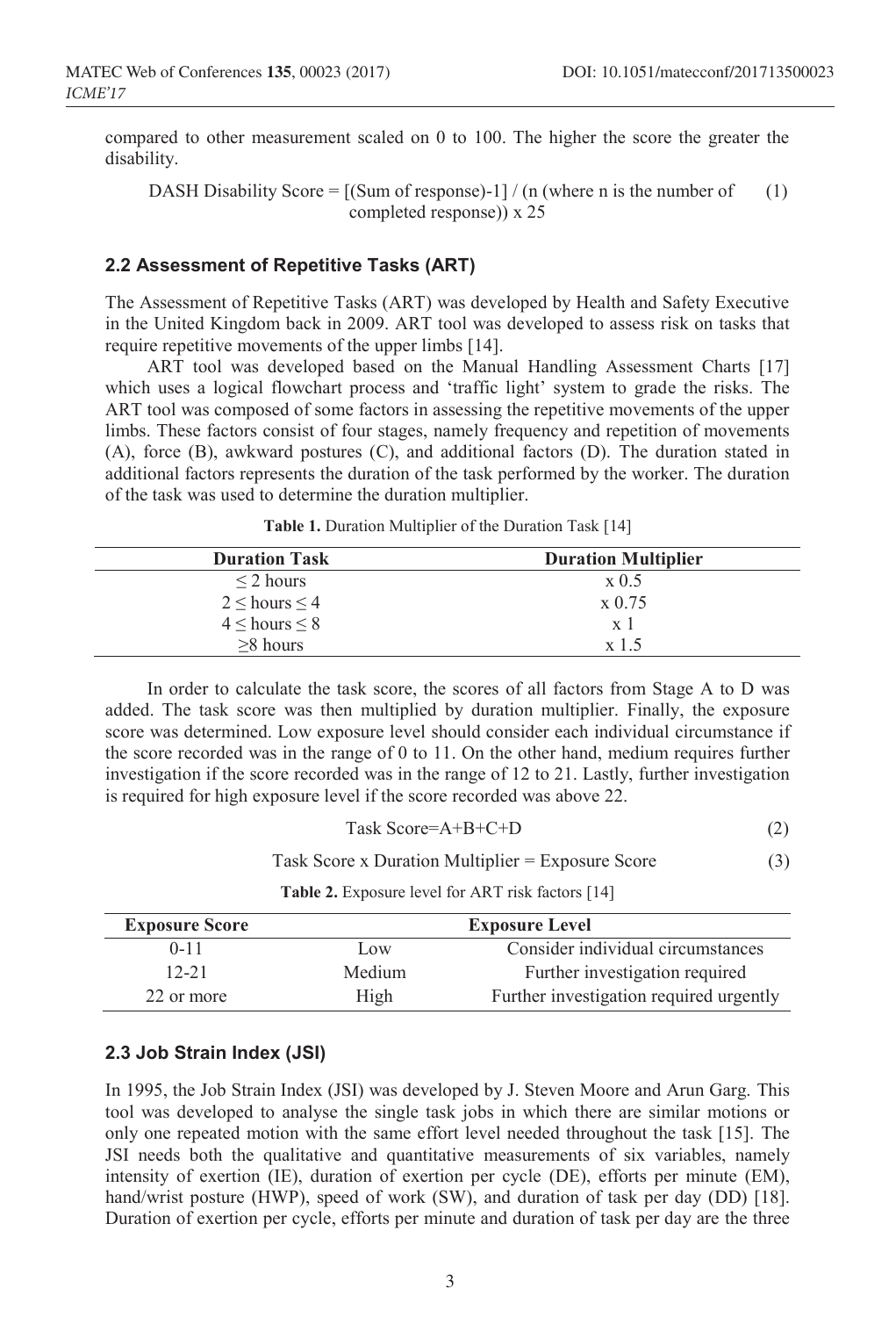quantitative variables while the intensity of exertion, hand/wrist posture and speed of work are categorised as qualitative variables. Each variable has its own rating score ranging from one to five.

| Rating<br><b>Values</b> | IE           | DE        | EM        | <b>HWP</b> | <b>SW</b> | <b>DD</b>      |
|-------------------------|--------------|-----------|-----------|------------|-----------|----------------|
|                         | Light        | $\leq 10$ | $\leq 4$  | Very       | Very      | $\leq$ 1 hour  |
|                         |              |           |           | good       | slow      |                |
| $\overline{2}$          | Somewhat     | $10 -$    | $4 - 8$   | Good       | Slow      | $1 - 2$ hours  |
|                         | hard         | 29        |           |            |           |                |
| 3                       | Hard         | $30 -$    | $9 - 14$  | Fair       | Fair      | $2 - 4$ hours  |
|                         |              | 49        |           |            |           |                |
| 4                       | Very hard    | $50 -$    | $15 - 19$ | Bad        | Fast      | $4 - 8$ hours  |
|                         |              | 79        |           |            |           |                |
| 5                       | Near maximal | $\geq 80$ | $\geq 20$ | Very bad   | Very fast | $\geq 8$ hours |
|                         |              |           |           |            |           |                |

**Table 3.** Rating values for each variable [15]

In order to calculate the JSI score, the multipliers should be determined first. The multipliers for each variable were based on the rating values.

| <b>Rating Values</b> | IE | DE  | EM        | <b>HWP</b> | <b>SW</b> | DD         |
|----------------------|----|-----|-----------|------------|-----------|------------|
|                      |    | 0.5 | 0.5       | 0.1        |           | 0.25       |
|                      |    | 1.0 | $\cdot$ 0 | 1.0        | 1.0       | 0.50       |
|                      | h  |     |           | 1.5        | 1.0       | 0.75       |
|                      |    | 2.0 | 2.0       | 2.0        |           | $\Omega$ . |
|                      | 13 | 3.0 | 3.0       | 3.0        | 2.0       |            |

**Table 4.** Multipliers for each variable [15]

The JSI scores were calculated by multiplying all the variables (intensity of exertion, duration of exertion, hand/wrist posture, and speed of work and duration per day) multipliers as described in Equation 4. The JSI exposure was then determined using the JSI score. The job was considered safe if the JSI score recorded was lower than 3. If the JSI score recorded was in the range of 3 to 7, the job may increase the risk for distal upper extremities disorders. Furthermore, if the JSI score recorded was higher than 7, then the job was considered hazardous to the workers.

**Table 5.** Exposure level for JSI risk factors [15]

| <b>JSI</b> Score | <b>JSI Exposure Level</b>                                |
|------------------|----------------------------------------------------------|
| JSI < 3          | The job is probably safe                                 |
| $3 <$ ISI $<$ 7  | The job may increase the risk for distal upper extremity |
|                  | disorders                                                |
| JSI > 7          | The job is probably hazardous                            |

#### **2.4 Occupational Repetitive Actions (OCRA) Checklist**

The Occupational Repetitive Actions (OCRA) Checklist was developed by Occhipinti & Colombini back in 1996. Basically, this method was developed to analyse the workers'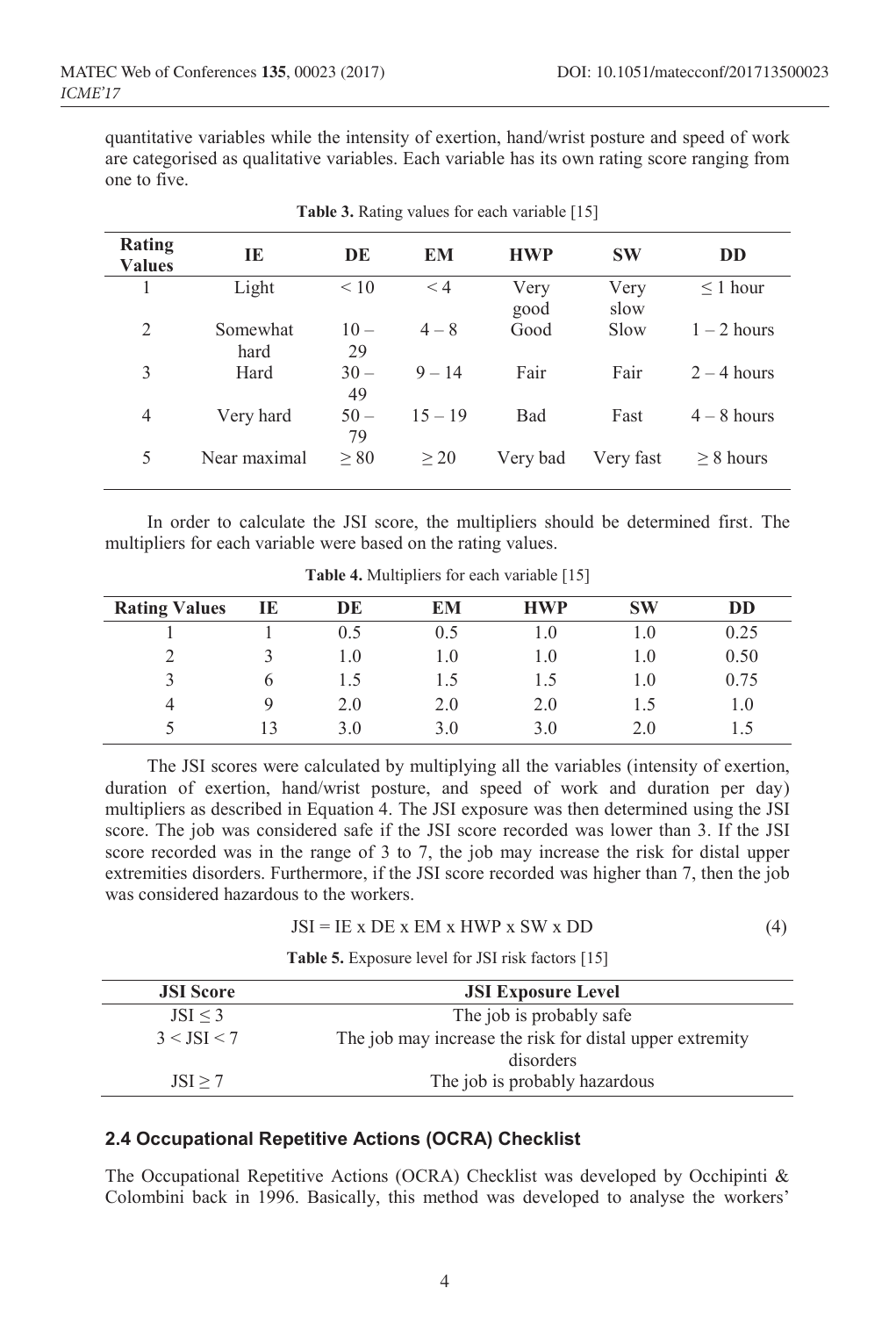exposure to various upper limb risk factors such as repetitiveness, force, awkward postures and movements, lack of recovery periods, and other additional features [16].

OCRA Checklist consists five parts where each devoted to the analysis of different risk factor. Originally, there is four main risk factors namely lack of recovery time, movement frequency, force, and awkward postures with stereotyped movements. The other additional risk factors considered were vibration transmitted to the hand-arm system, ambient temperatures below 0ºC, precision work, and the usage of inadequate gloves.

OCRA score can be calculated once the assessment of each part has been completed. OCRA score is the sum of frequency, force, recovery, posture, and additional risk factors, which then multiplied with the multiplier for the net duration of the repetitive task as described in Equation 5. The multiplier was based on the total net duration of the repetitive tasks recorded previously.

| <b>Duration Multiplier of the Net Duration Repetitive Tasks</b> |                         |                     |  |  |  |
|-----------------------------------------------------------------|-------------------------|---------------------|--|--|--|
| $60 - 120$ min = 0.5                                            | $241 - 300$ min = 0.85  | $421 - 480$ min = 1 |  |  |  |
| $121 - 180$ min = 0.65                                          | $301 - 360$ min = 0.925 | $\sup$ 480 = 1.5    |  |  |  |
| $181 - 240$ min = 0.75                                          | $361 - 420$ min = 0.95  |                     |  |  |  |

**Table 6.** Multiplier of the net duration repetitive tasks [16]

The final score was then evaluated and the exposure level was determined. The final score below 7.5 was considered as an acceptable risk of exposure level. The final score ranging from 7.6 to 11.0 and 11.1 to 14.0 were considered as very low and light risk of exposure level, respectively. Furthermore, the final score ranging from 14.1 to 22.5 was considered medium exposure level and final score above 22.6 was considered as high-risk exposure level.

#### OCRA Score = (Frequency + Force + Recovery + Posture + Additional) (5) x Duration Multiplier

| <b>OCRA Checklist Score</b> | <b>Exposure Level</b> |                      |  |
|-----------------------------|-----------------------|----------------------|--|
| Up to A $7.5$               | Green                 | No risk (acceptable) |  |
| $7.6 - 11.0$                | Yellow                | Very low risk        |  |
| $11.1 - 14.0$               | Red light             | Light risk           |  |
| $14.1 - 22.5$               | Red medium            | Medium risk          |  |
| > 22.6                      | Red high              | High risk            |  |

**Table 7.** Exposure level for OCRA Checklist risk factors [16]

## **3 Conclusion**

To sum up, appropriate tools used are an important part of an ergonomic assessment. This research provides an overview of various methods used for the assessment of risk factors for the upper limb disorders among cashiers in grocery retail industries. These methods are appropriate to be used as they focused on respondents experiencing repetitive movements. Apart from the mentioned tools, there are various tools able to analyse tasks, determining symptoms, examine risk level, design work, and collection of data. There are some significant problems still experienced by the developers and ergonomic users when using these methods and tools, such as in developing methods integrating with other methods, methods related to ergonomic theory, to ease the applications, and also in proving the reliability and validity of the methods used.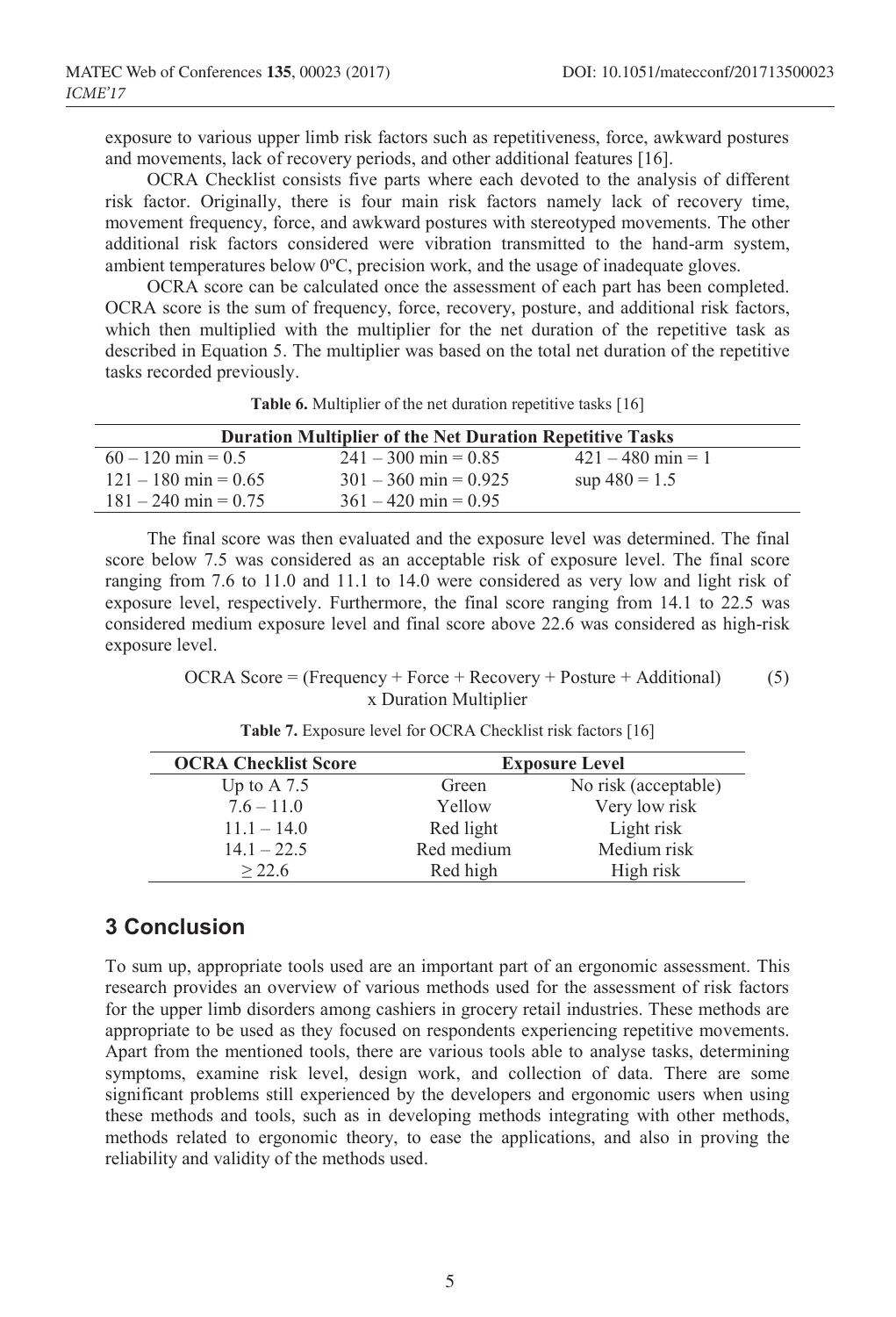This paper is funded by Office for Research, Innovation, Commercialization and Consultancy Management (ORICC) and Universiti Tun Hussein Onn Malaysia (UTHM) under Geran Penyelidikan Pascasiswazah Scheme (GPPS, Vot U800).

### **References**

- [1] US Department of Labor. (2000). Ergonomics : The Study of Work. OSHA 3125, 2000. Retrieved from www.osha.gov.
- [2] OSHA, Occupational Safety and Health Act. (2004). Guidelines for Retail Grocery Stores : Ergonomics for the Prevention of Musculoskeletal Disorders. OSHA, (1),  $1 - 19$ .
- [3] A. Shinnar, J. Indelicato, M. Altimari, and S. Shinnar. (2004). Survey of ergonomic features of supermarket cash registers. *International Journal of Industrial Ergonomics*, **34**(6), 535–541.
- [4] J. K. Park and S. H. Jang. (2010). Association between Upper Extremity Musculoskeletal Disorders and Psychosocial Factors at Work: A Review on the Job DCS Model's Perspective. *Safety and Health at Work*, **1**(1), 37–42.
- [5] M. N. A. Rahman and N. S. A. Razak. Review on Pen and Paper Based Observational Methods for Assessing Work-related Upper Limb Disorders. *Indian Journal of Science and Technology*, **9**, 1-11 (Special Issue) (2016).
- [6] L. Forcier, C. Lapointe, M. Lortie, P. Buckle, I. Kuorinka, J. Lemaire, et al. (2008). Supermarket workers: their work and their health, particularly their selfreported musculoskeletal problems and compensable injuries. *Work (Reading, Mass*), **30**(4), 493–510.
- [7] D. Roman-liu, J. Bugajska, and T. Tokarski. (2014). Comparative Study of Upper Limb Load Assessment and Occurrence of Musculoskeletal Disorders at Repetitive Task Workstations. *Industrial Health*, **52**, 461–470.
- [8] K. R. Lehman, J. P. Psihogios, and R. G. Meulenbroek. (2001). Effects of sitting versus standing and scanner type on cashiers. *Ergonomics*, **44**(7), 719–738.
- [9] J. Dul, B. Weerdmeester. (2008). Ergonomics for Beginners: A Quick Reference Guide. CRC Press.
- [10]M. N. A. Rahman, F. A. Aziz, and R. M. Yusuff. (2010). Survey of body part symptoms among workers in a car tyre service centre. *Journal of Human Ergology*, **39**(1), 53–56.
- [11]M. N. A. Rahman, H. R. Haq, M. F. Hassan, M. A. Arifin, M. Z. Yunos, S. A. Bakar. et al. Musculoskeletal discomfort among workers in mould manufacturing industry. *ARPJ Journal of Ergineering and Applied Sciences*, **10**(15), 6269-6273 (2015).
- [12]M, N. A. Rahman, M. R. A. Rani and M. J. Rohani. (2012). Investigation of workrelated musculoskeletal disorders in wall plastering jobs within construction industry. WORK: A Journal of Prevention, Assessment and Rehabilitation, **43** (4), 507-514.
- [13]P. L. Hudak, P. C. Amadio, and C. Bombardier. (1996). Development of an upper extremity outcome measure: The DASH (disabilities of the arm, shoulder, and head). *American Journal of Industrial Medicine*, **29**(6), 602–608.
- [14]HSE. Health & Safety Executive. (2010). Assessment of Repetitive Tasks of the upper limbs (ART tool), 1–16.
- [15]J. S. Moore and A. Garg. (1995) 'The strain index: a proposed method to analyze jobs for risk of distal upper extremity disorders', *American Industrial Hygiene Association Journal*, **56** (5), 443-458.